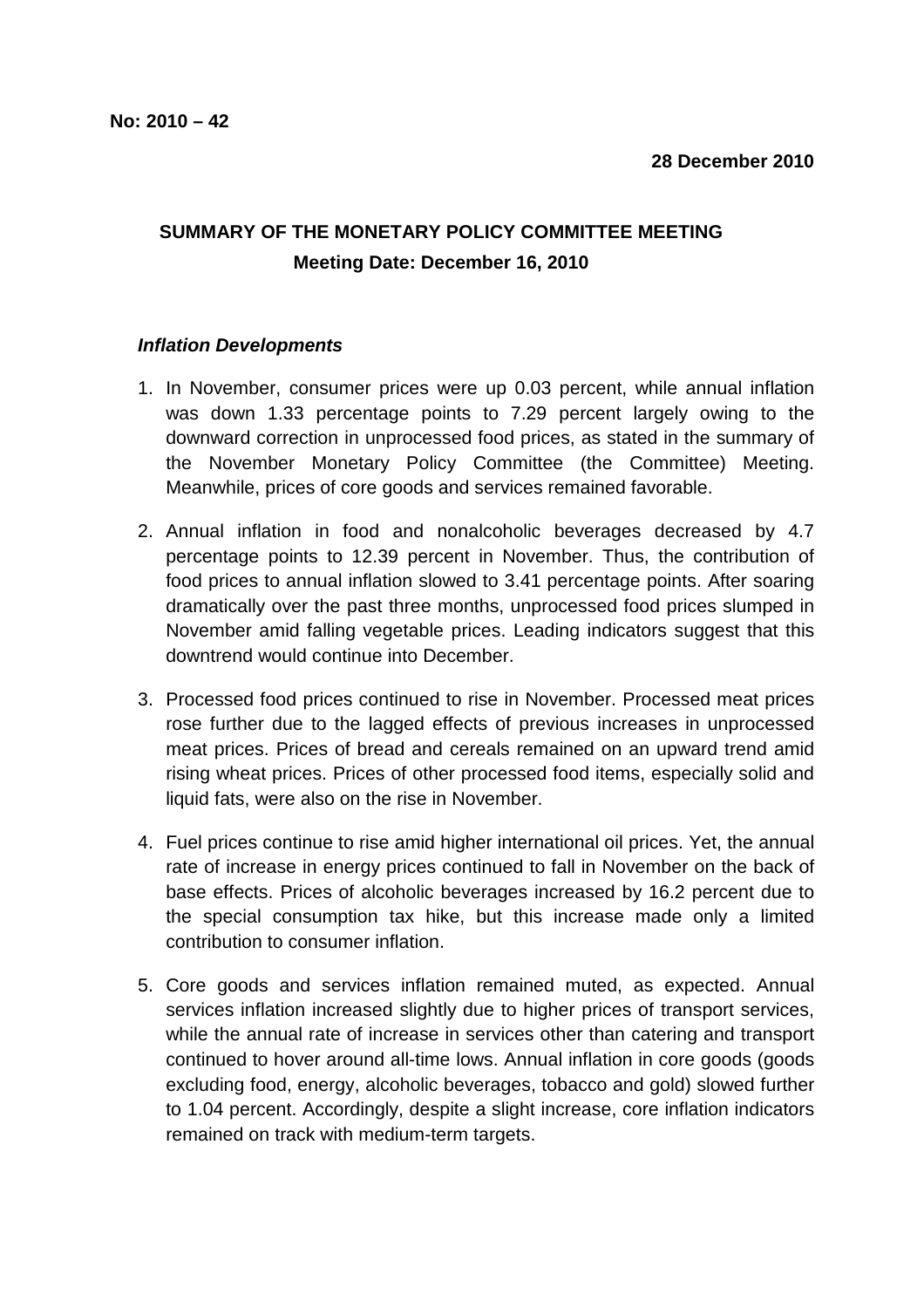6. With the additional support of falling unprocessed food prices, the Committee expects inflation to decline in the forthcoming period. Meanwhile, core inflation indicators are expected to increase slightly, but remain below medium-term targets.

## **Factors Affecting Inflation**

- 7. Recent releases regarding economic activity have been consistent with the outlook presented in the October Inflation Report. Gross Domestic Product (GDP) grew by 5.5 percent year-on-year in the third quarter. The pace of economic recovery slowed in the third quarter due to the lagged effects of the distress in European economies ongoing since May, and consequently, GDP increased by 1.1 percent quarter-on-quarter. This slowdown was largely driven by the negative contribution of exports of goods and services to quarterly GDP growth, while domestic demand continued to grow rapidly.
- 8. Economic activity continues to recover amid strong domestic demand. Industrial production grew by a dramatic 3.1 percent month-on-month in October in seasonally adjusted terms and remained significantly above the average of the previous quarter. November's capacity utilization rate and expectations for new orders suggest that production has recovered at a faster pace than in the third quarter. This outlook is recently supported by both the sharp increases in domestic sales of automobiles and commercial vehicles and the improvement in investment and consumer confidence indices. These developments confirm the Committee's expectation of a renewed acceleration in economic activity for the final quarter of 2010.
- 9. Foreign demand remains weak. Although exports of goods were higher than the third-quarter average during October and November, indicators for new orders show no sign of a strong recovery in the short term. Weak foreign demand continues to suppress particularly industrial production. Therefore, the Committee expects that it would take a long time before industrial capacity utilization rates return to their pre-crisis levels.
- 10. Employment conditions continue to improve, yet unemployment rates remain at high levels. Committee members have noted that labor market developments are in line with the temporary slowdown in production during the third quarter, and expect that employment growth would resume by the end of the year amid the ongoing economic recovery. In fact, after the third-quarter drop, non-farm employment was back on the rise in September, albeit modestly. Nevertheless, the Committee has reiterated that unemployment rates would remain higher than pre-crisis levels for some time, containing unit labor costs.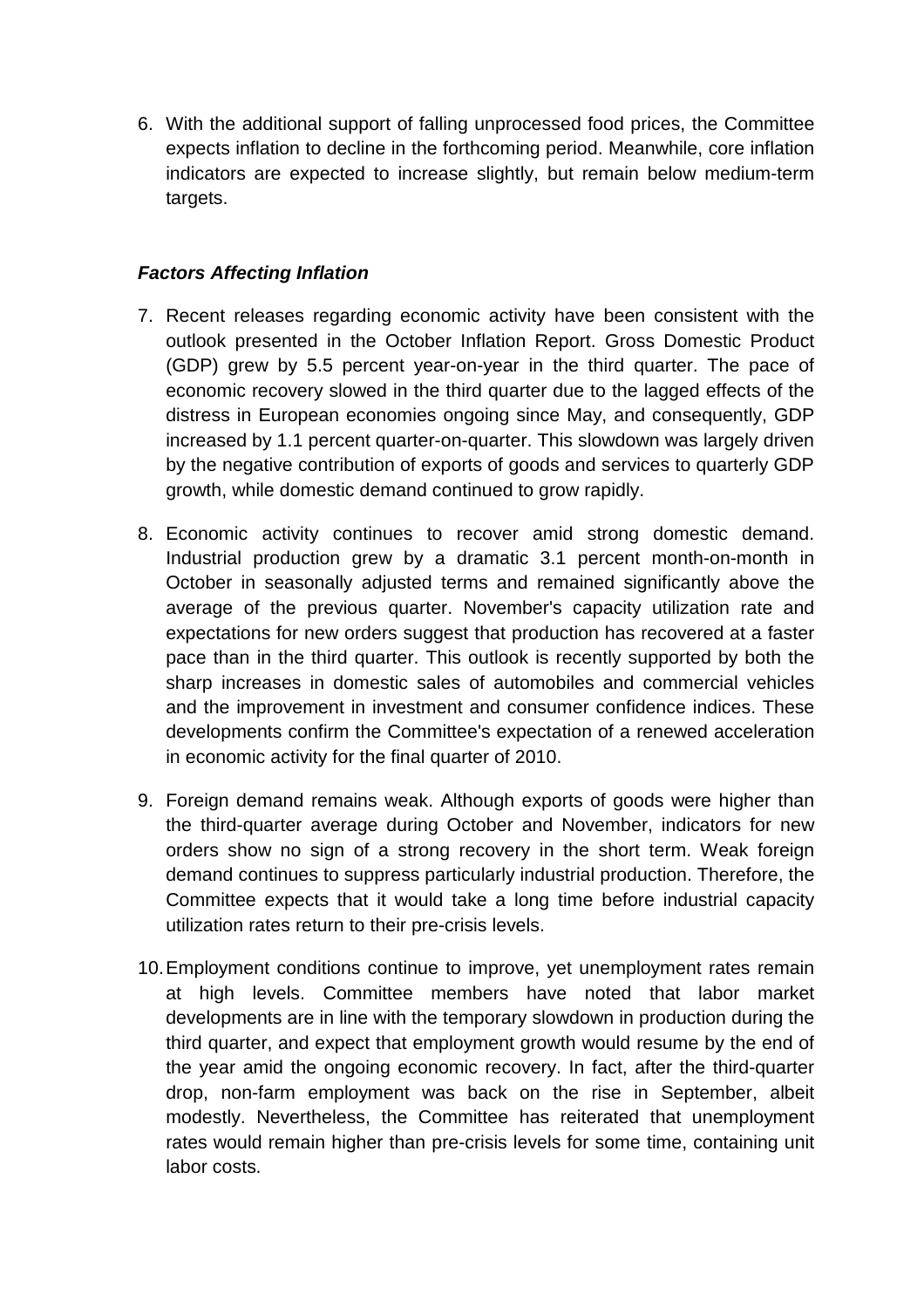## **Monetary Policy and Risks**

- 11. The primary objective of the Central Bank of Turkey (CBT) is to achieve and maintain price stability. At the same time, financial stability is one of the fundamental duties of the CBT. However, unlike other regulatory and supervisory institutions, the CBT approaches financial stability from a macroeconomic perspective.
- 12. From a macro perspective, financial stability risks under the current conditions are most evident as the rapidly increasing current account deficit fueled by short-term capital inflows. The divergence between domestic and foreign demand growth coupled with a rapid credit expansion is increasing the current account deficit, thereby raising financial stability concerns. Moreover, the recent developments and related policy decisions in the European and US economies have been exacerbating these risks, necessitating a revision in the domestic policy mix.
- 13. The contribution of credit expansion to the current account deficit deserves particular attention in an environment of weak external demand. Therefore, the Committee members have underscored that one of the goals of the current policy mix should be reducing the pace of credit growth. To this end, it was stated that reserve requirement ratios should be used as an active monetary policy tool. At the same time, the rapid pace of credit expansion also brings attention to the maturity mismatches between the assets and liabilities of the banking system. Accordingly, gearing the policy mix towards extending the maturities of the banking system liabilities would also help with regard to macroprudential risks. In this respect, the Committee has suggested that it would be useful to differentiate reserve requirement ratios for different TL deposit maturities in order to encourage longer-term funding, to raise reserve requirement ratios especially for short-term liabilities, and to widen the scope of reserve requirements.
- 14. Another issue which should be taken account while formulating current policy mix is fostering the maturity extension of capital inflows. This is important for improving the quality of the capital account and avoiding exchange rate movements detached from economic fundamentals. Against this backdrop, the Committee has come to the conclusion that it would be an appropriate policy mix to lower the policy rate and to widen the corridor between overnight borrowing and lending rates so as to allow fluctuations in the short-term interest rates, when needed.
- 15. The Committee underscored that price stability should be the overriding concern while designing the policy measures against the current account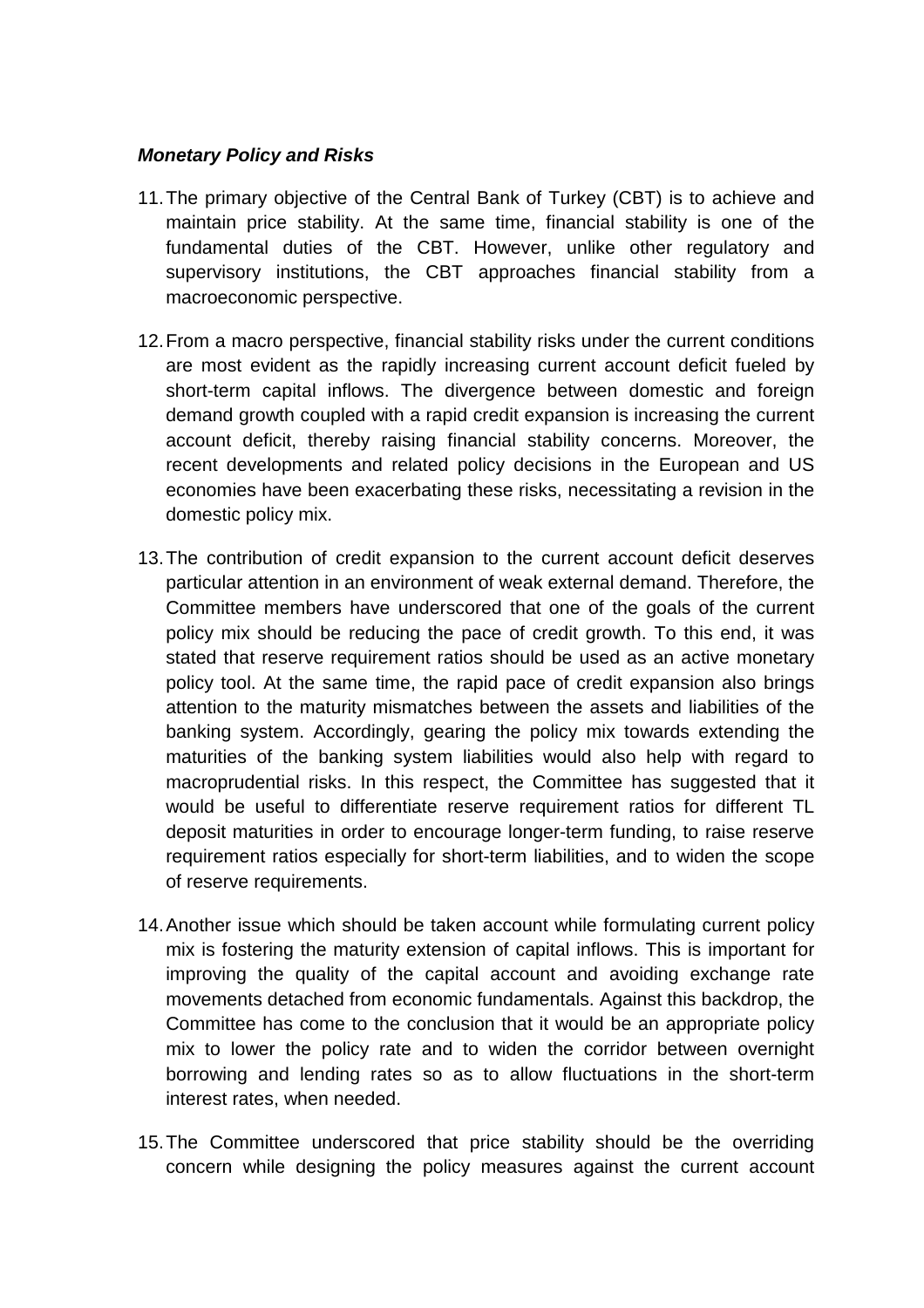deficit. Although inflation is expected to be close to the end-2010 target, the Committee members have highlighted that the sharp increases in agricultural commodity prices such as cotton and wheat pose risks for the inflation outlook. The existing output gap has been limiting the pass-through from agricultural commodity prices to the prices of core goods and services. However, the Committee, highlighting the rapid pace of domestic demand, has stated that the impact of commodity prices on general price setting behavior should be closely monitored. Accordingly, the Committee members have agreed that the net impact of the macroprudential policy package implemented—and to be implemented—both by the CBT and other institutions should be on the tightening side.

- 16. In light of these assessments, as an outcome of the meeting, the Committee has stated that a lower policy rate, a wider interest rate corridor, combined with higher required reserve ratios would serve as a more effective policy mix, both for price stability and financial stability.
- 17. The Committee assessed that the net impact of these measures on the monetary conditions would not be expansionary. In particular, higher effective required reserve ratios are anticipated to curb the credit growth through the cost and liquidity channels starting from January 2011. The effects of today's decisions on both price and financial stability will be monitored closely and additional measures will be implemented if necessary. The composition and the direction of the policy instruments in the forthcoming period may vary depending on the factors affecting price stability and financial stability.
- 18. The policies implemented by the CBT should be assessed as an entire package. The monetary policy stance is not only determined by the level of the policy rates, but as a mixture of all the policy instruments mentioned above. Therefore, the net impact of the combination of the policy measures should be taken into account while assessing the inflation outlook.
- 19. The measures implemented by the CBT are necessary but not alone sufficient to safeguard financial stability under current conditions. Coordination across all institutions responsible for regulation, supervision and counterbalancing is therefore crucial. The support of other institutions especially regarding the tightening of credit supply and encouraging maturity extensions would increase the flexibility and effectiveness of monetary policy.
- 20. Increasing government savings—and therefore maintaining fiscal discipline— is also essential for containing the risks regarding current account deficit. Controlling the budget expenditures during 2010 as envisaged in the Medium Term Program (MTP) is a major step towards this direction. Maintaining the fiscal discipline in the period ahead would enhance the impact of the measures taken for both price and financial stability.